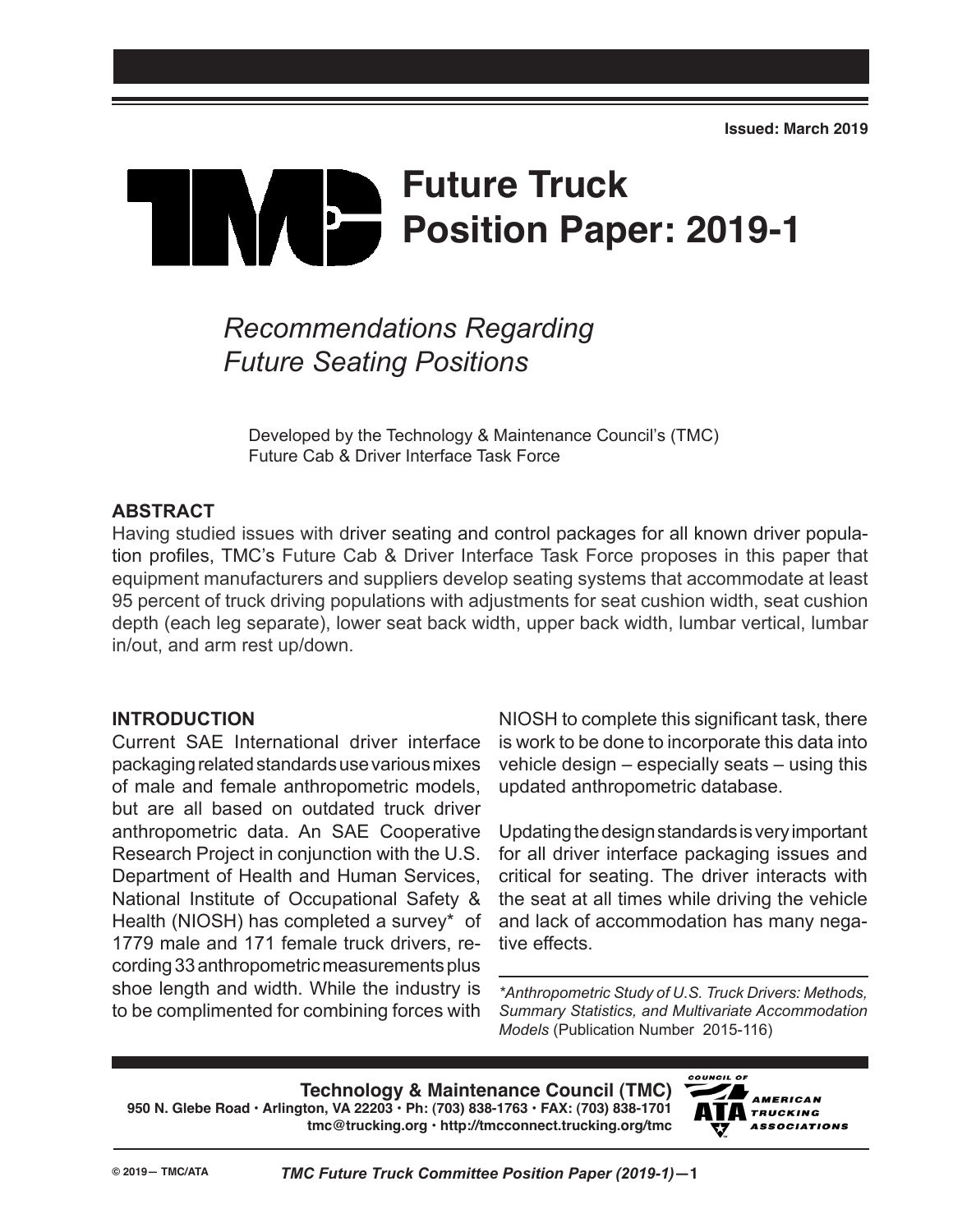#### **DISCUSSION**

There are several basic requirements for all heavy truck seating systems including:

- Basic Adjustments
- Stability
- Comfort
- Safety
- Durability
- Repairability

#### **A. Basic Adjustments**

Over the years, increases in seat track adjustment (fore and aft), back angle tilt (back and upright) and vertical seat height adjustment (up and down) have increased the number of drivers being able to reach an acceptable seating position relative to operating controls. However, as TMC's *Future Driver Accommodations* position paper declared, more changes are needed to accommodate the current driving population (especially the smaller stature driver).

#### **B. Stability**

To ensure safe driving, the seat must be stable. The vehicle cab underbody structure must be robust enough to assure the seat base is extremely rigid. The seat mechanism design must maintain stability for the driver interface with the vehicle controls while simultaneously providing isolation from road vibrations (high and low frequency).

#### **C. Comfort**

Clearly one of the most important elements of the seat is driver comfort. Manufacturers must develop testing procedures that objectively measure comfort. Since truck drivers spent so much time in the seat, the evaluation procedure must include this factor in the product development process.

Considering that the cab is the workspace for the driver, manufacturers should develop and provide a "business class" level seat similar to an upgraded office seat for someone with back problems.

Integral restraint systems are judged to be highly desired. In addition to improving the comfort of the shoulder belt by reducing the relative motion, these systems would improve safety by increasing the usage rate.

#### **E. Durability**

The seating system should last the life of the vehicle. TMC's current durability targets are 1,000,000 miles and at least 10 years of service without failure.

#### **F. Repairability**

In recognition of diverse and sometimes conflicting objectives, some components of the seating system may not be able to achieve the higher priority requirements and still achieve the durability objectives. Therefore, TMC recommends that manufacturers identify components that will require replacement and provide reasonably priced repair kits.

#### **G. Additional Adjustments**

In addition to these basic requirements, significant modifications are required in future seating regarding:

- adjustments necessary to accommodate the full driving population,
- ease of use in obtaining optimum position of these adjustments, and;
- automatic return to these optimum settings for each individual driver.

The goal is to accommodate 95 percent of the truck driving population (2.5 percentile to 97.5 percentile) of a selected male/female mix. These adjustment range changes must be made without any regression of the other attributes.

Specifically, the full ranges (2.5 percentile to 97.5 percentile or 95 percent of the driving population) of following anthropometric dimensions must be incorporated in future seating systems:

- Hip Breadth (NIOSH Study Dimension # 1) i.e., butt width
- Bideltoid Breadth (Dimension #8) i.e.,

### **D. Safety**